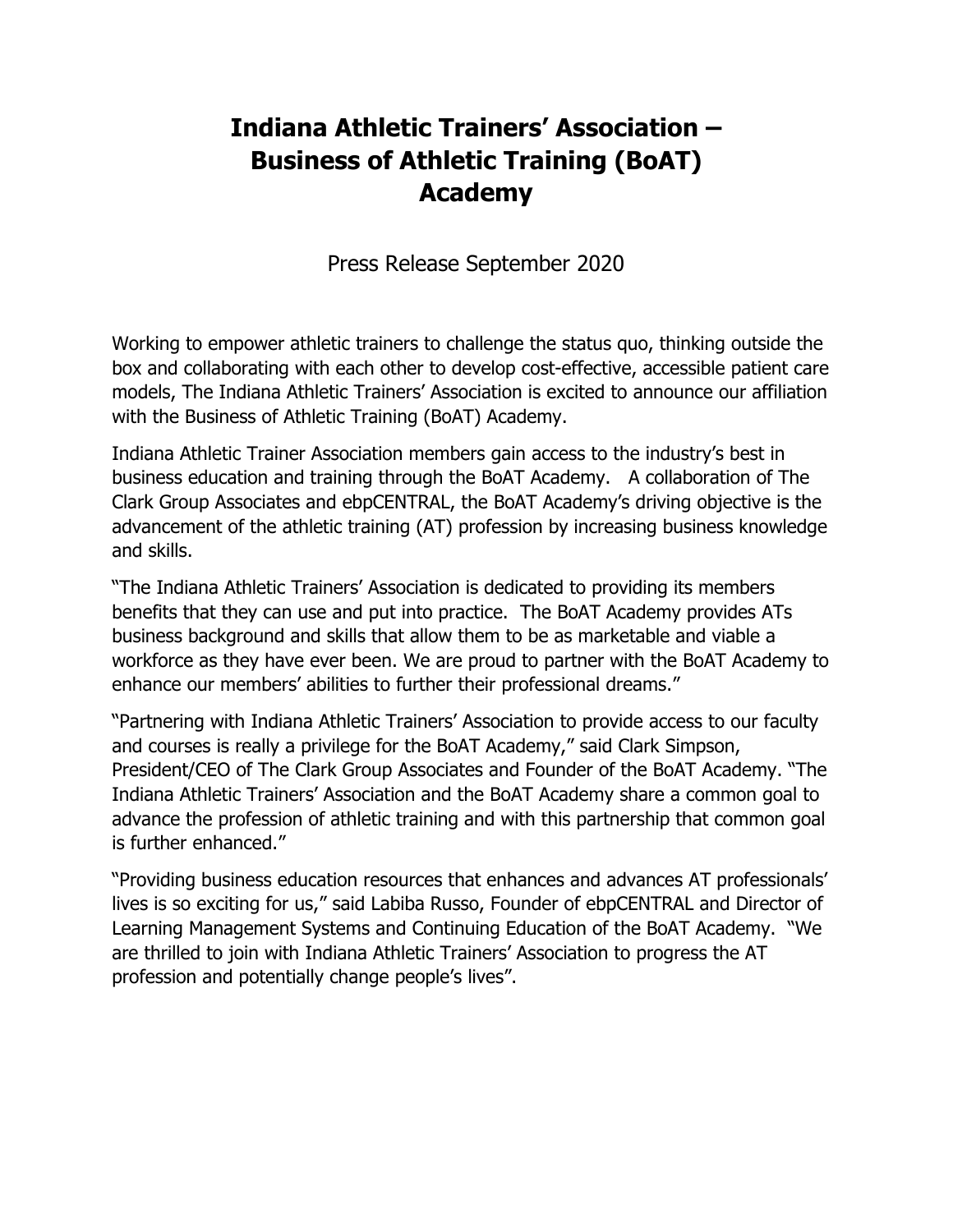#### **About Indiana Athletic Trainers' Association:**

Indiana Athletic Trainers' Association is dedicated to advancing the profession of athletic training and empowering membership through advocacy, education, networking, and innovative resources to position the athletic trainer as Indiana's preferred healthcare provider.

# **About Business of Athletic Training (BoAT) Academy:**

Believing the need for AT business education is real and unfulfilled, TCGA has partnered with ebpCENTRAL to develop the Business of Athletic Training (BoAT) Academy. With the focus strictly on the business of AT/sports medicine, the BoAT Academy vision is to be a comprehensive business education consortium for AT/sports medicine professionals. BoAT Academy makes education and credentialing available through audio, video and print media. The prime objective of the BoAT Academy is the advancement of the AT profession by increasing business knowledge and skills. https://boatacademy.ebpcentral.com/

## **About ebpCENTRAL:**

ebpCENTRAL was developed to help organizations offer continuing education credits to healthcare providers/their membership through their personalized e-Learning Academy. Our clients include AT state organizations, healthcare providers, sports medicine centers, and leadership organizations that work closely with athletic trainers and other healthcare providers. With over 20+ years of experience in healthcare education and training, we can help your organization create top-notch content that will engage and inform your learners. High-quality online learning management systems that are userfriendly and compliant with accrediting bodies drive learners to continue to spend their continuing education dollars with client organizations. ebpCENTRAL (BOC AP#10138) is approved by the Board of Certification, Inc. to provide continuing education to Athletic Trainers. www.ebpcentral.com